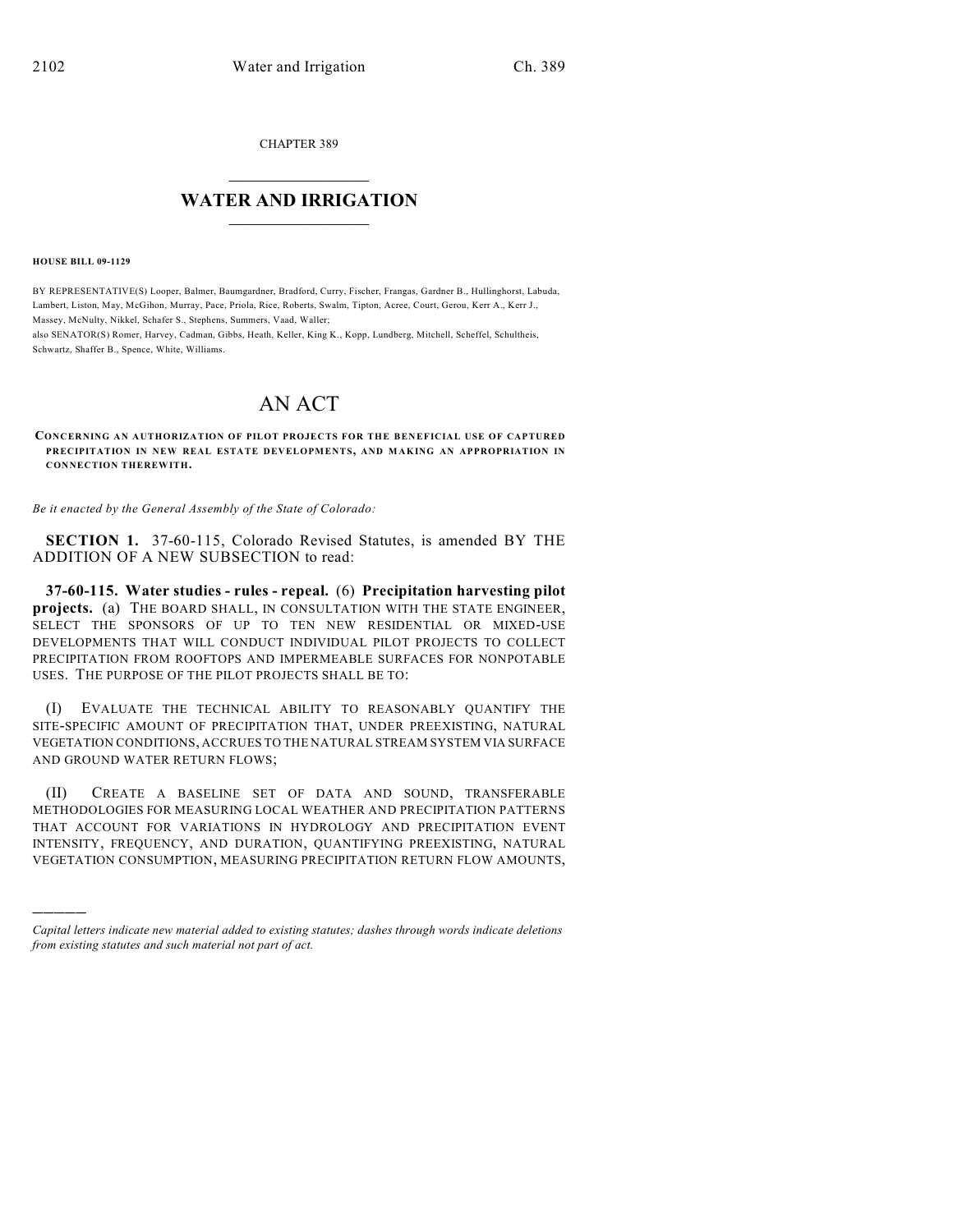IDENTIFYING SURFACE VERSUS GROUND WATER RETURN FLOW SPLITS, AND IDENTIFYING DELAYED GROUND WATER RETURN FLOW TIMING TO RECEIVING STREAMS;

(III) EVALUATE A VARIETY OF PRECIPITATION HARVESTING SYSTEM DESIGNS;

(IV) MEASURE PRECIPITATION CAPTURE EFFICIENCIES;

(V) QUANTIFY THE AMOUNT OF PRECIPITATION THAT MUST BE AUGMENTED TO PREVENT INJURY TO DECREED WATER RIGHTS;

(VI) COMPILE AND ANALYZE THE DATA COLLECTED; AND

(VII) PROVIDE DATA TO ALLOW SPONSORS TO ADJUDICATE PERMANENT AUGMENTATION PLANS AS SPECIFIED IN PARAGRAPH (c) OF THIS SUBSECTION (6).

(b) AN APPLICANT FOR A DEVELOPMENT PERMIT, AS THAT TERM IS DEFINED IN SECTION 29-20-103, C.R.S., FOR A NEW PLANNED UNIT DEVELOPMENT OR NEW SUBDIVISION OF RESIDENTIAL HOUSING OR MIXED USES MAY SUBMIT AN APPLICATION TO THE BOARD TO BECOME A SPONSOR OF ONE OR MORE OF THE TEN PILOT PROJECTS AUTHORIZED BY THIS SECTION. THE BOARD SHALL ESTABLISH CRITERIA AND GUIDELINES FOR APPLICATIONS AND THE SELECTION OF PILOT PROJECTS, INCLUDING THE FOLLOWING:

(I) AN APPLICATION FEE AND, FOR PILOT PROJECTS THAT ARE SELECTED, AN ANNUAL REVIEW FEE;

(II) THE INFORMATION TO BE INCLUDED IN THE APPLICATION, INCLUDING A DESCRIPTION OF THE PROPOSED DEVELOPMENT AND THE PROPOSED PRECIPITATION HARVESTING SYSTEM;

(III) SELECTION OF PILOT PROJECTS TO REPRESENT A RANGE OF PROJECT SIZES AND GEOGRAPHIC AND HYDROLOGIC AREAS IN THE STATE, WITH NO MORE THAN THREE PILOT PROJECTS BEING LOCATED WITHIN ANY SINGLE WATER DIVISION ESTABLISHED IN SECTION 37-92-201;

(IV) THE REQUIREMENT THAT THE PROPOSED DEVELOPMENT MEET ANY APPLICABLE LOCAL GOVERNMENT WATER SUPPLY REQUIREMENT THROUGH SOURCES OTHER THAN PRECIPITATION HARVESTING;

(V) GIVING PRIORITY TO PILOT PROJECTS THAT:

(A) ARE LOCATED IN AREAS THAT FACE RENEWABLE WATER SUPPLY CHALLENGES; AND

(B) PROMOTE WATER CONSERVATION.

(c) NOTWITHSTANDING ANY LIMITATIONS REGARDING PHREATOPHYTES OR IMPERMEABLE SURFACES THAT WOULD OTHERWISE APPLY PURSUANT TO SECTION 37-92-103 (9) OR 37-92-501 (4) (b) (III), EACH OF THE TEN PILOT PROJECTS SHALL: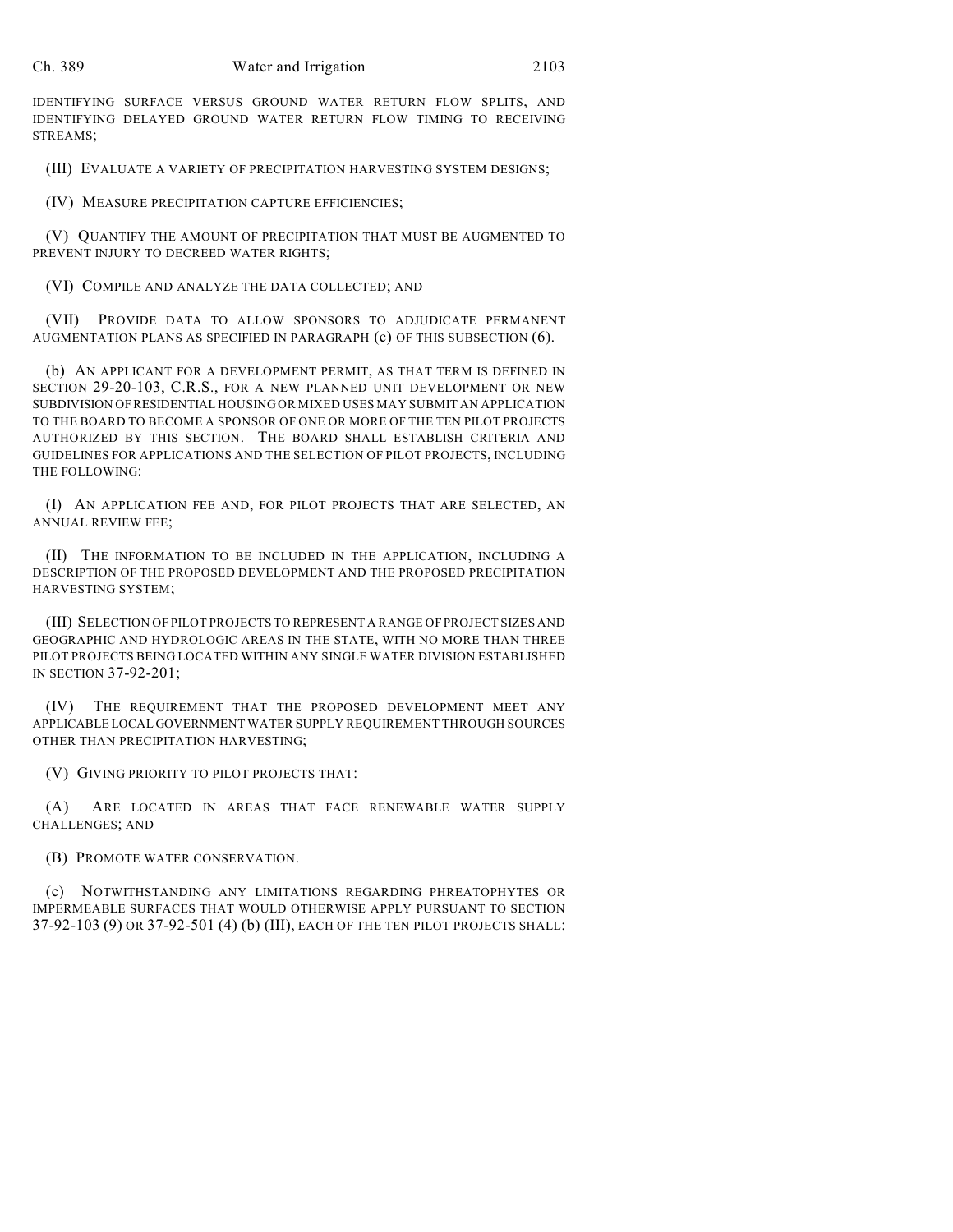(I) DURING THE TERM OF THE PILOT PROJECT, OPERATE ACCORDING TO A SUBSTITUTE WATER SUPPLY PLAN, IF APPROVED ANNUALLY BY THE STATE ENGINEER PURSUANT TO SECTION 37-92-308 (4) OR (5). UNTIL THE PILOT PROJECT SPONSOR APPLIES TO THE WATER COURT FOR A PERMANENT AUGMENTATION PLAN, THE PILOT PROJECT SHALL BE REQUIRED TO REPLACE AN AMOUNT OF WATER EQUAL TO THE AMOUNT OF PRECIPITATION CAPTURED AND MEASURED FROM ROOFTOPS AND IMPERMEABLE SURFACES FOR NONPOTABLE USES.

(II) (A) APPLY TO THE APPROPRIATE WATER COURT FOR A PERMANENT AUGMENTATION PLAN PRIOR TO COMPLETION OF THE PILOT PROJECT OR FILE A PLAN WITH THE STATE ENGINEER TO PERMANENTLY RETIRE THE RAINWATER COLLECTION SYSTEM, WHICH PLAN SHALL BE REVIEWED AND APPROVED PRIOR TO THE CESSATION OF AUGMENTATION. AS A CONDITION OF APPROVING THE RETIREMENT OF A PILOT PROJECT, THE STATE ENGINEER SHALL HAVE THE AUTHORITY TO REQUIRE THE PROJECT SPONSOR TO REPLACE ANY ONGOING DELAYED DEPLETIONS CAUSED BY THE PILOT PROJECT AFTER THE PROJECT HAS CEASED. ANY SUCH PERMANENT AUGMENTATION PLAN SHALL ENTITLE THE SPONSOR TO CONSUME WITHOUT REPLACEMENT ONLY THAT PORTION OF THE PRECIPITATION THAT THE SPONSOR PROVES BY A PREPONDERANCE OF THE EVIDENCE WOULD NOT HAVE ACCRUED TO A NATURAL STREAM UNDER PREEXISTING, NATURAL VEGETATION CONDITIONS. THE SPONSOR SHALL BE REQUIRED TO FULLY AUGMENT ANY PRECIPITATION CAPTURED OUT OF PRIORITY THAT WOULD OTHERWISE HAVE ACCRUED TO A NATURAL STREAM.

(B) AFTER A MINIMUM OF TWO YEARS OF DATA COLLECTION AND UPON APPLICATION TO THE APPROPRIATE WATER COURT FOR A PERMANENT AUGMENTATION PLAN, THE PILOT PROJECT SPONSOR SHALL FILE AN APPLICATION FOR APPROVAL OF A SUBSTITUTE WATER SUPPLY PLAN PURSUANT TO SECTION 37-92-308 (4). FOR ANY SUBSTITUTE SUPPLY PLAN APPLICATION FILED UNDER SECTION 37-92-308 (4), A PILOT PROJECT SPONSOR MAY SEEK APPROVAL FROM THE STATE ENGINEER BASED ON REPLACING ONLY THE NET DEPLETION CAUSED BY THE CAPTURE OF PRECIPITATION. THE NET DEPLETION SHALL BE CALCULATED AS THE AMOUNT OF PRECIPITATION CAPTURED MINUS THE HISTORICAL CONSUMPTIVE USE FROM PREEXISTING, NATURAL VEGETATION COVER ON THE IMPERMEABLE AREA AS DEMONSTRATED BY ANALYSIS OF THE DATA COLLECTED BY THE SPONSOR DURING THE PILOT PROJECT.

(d) EACH SPONSOR SHALL SUBMIT AN ANNUAL PRELIMINARY REPORT TO THE BOARD AND THE STATE ENGINEER SUMMARIZING THE INFORMATION SET FORTH IN PARAGRAPH (a) OF THIS SUBSECTION (6). THE BOARD AND THE STATE ENGINEER SHALL BRIEF THE WATER RESOURCES REVIEW COMMITTEE CREATED IN SECTION 37-98-102 ON THE REPORTED RESULTS OF THE PILOT PROJECTS BY JULY 1, 2014. EACH SPONSOR SHALL SUBMIT A FINAL REPORT TO THE BOARD AND THE STATE ENGINEER BY JANUARY 15, 2019. THE BOARD AND THE STATE ENGINEER SHALL PROVIDE A FINAL BRIEFING TO THE WATER RESOURCES REVIEW COMMITTEE BY JULY 1, 2019.

(e) THIS PARAGRAPH (e), PARAGRAPHS (a), (b), AND (d), AND SUBPARAGRAPH (I) OF PARAGRAPH (c) OF THIS SUBSECTION (6) ARE REPEALED, EFFECTIVE JULY 1, 2020.

**SECTION 2.** 37-92-308 (4) (a) (IV) and (4) (b), the introductory portion to 37-92-308 (5) (a), and 37-92-308 (5) (b), Colorado Revised Statutes, are amended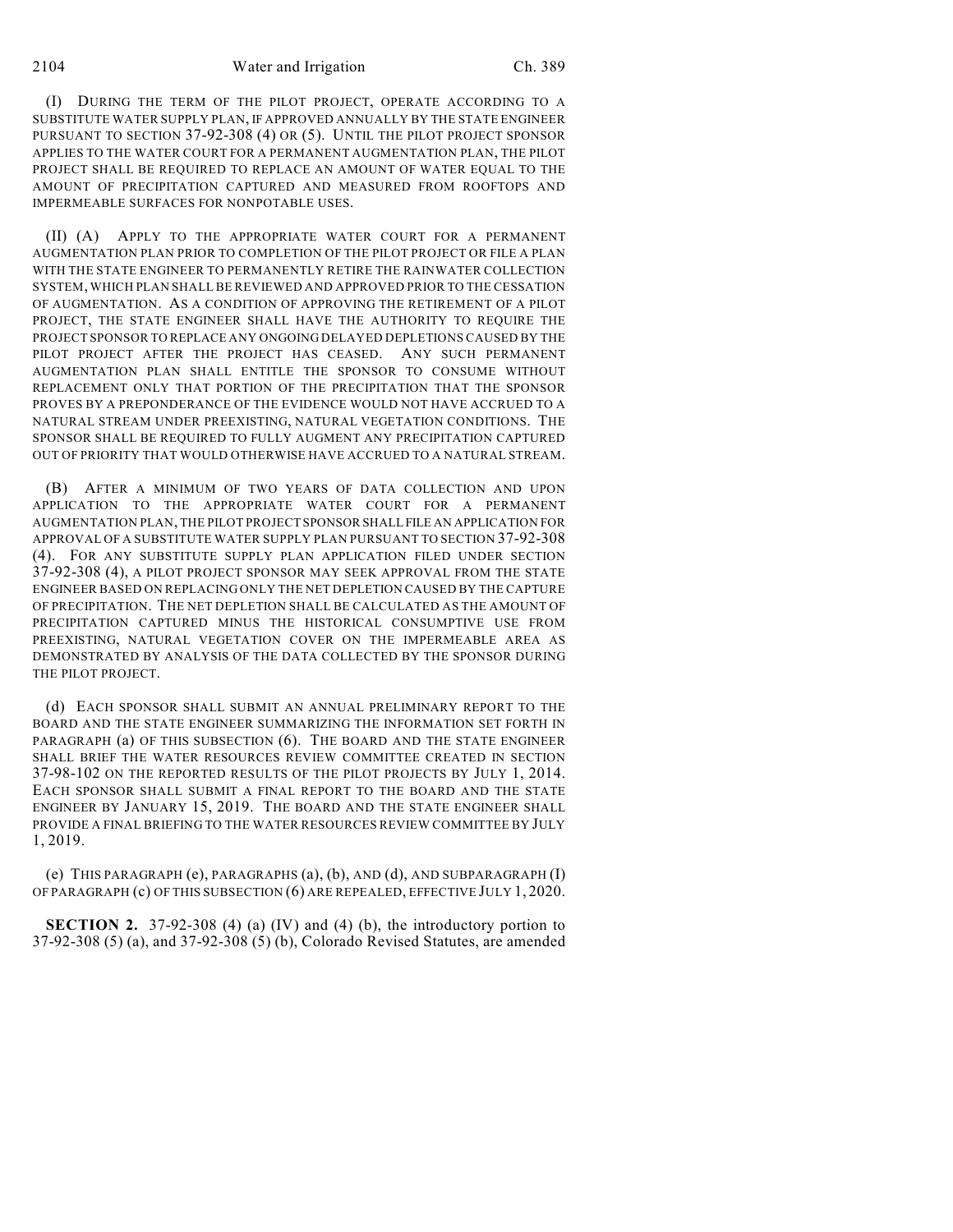to read:

**37-92-308. Substitute water supply plans - special procedures for review water adjudication cash fund - legislative declaration.** (4) (a) Beginning January 1, 2002, if an application for approval of a plan for augmentation, rotational crop management contract, or change of water right has been filed with a water court and the court has not issued a decree, the state engineer may approve the temporary operation of such plan, contract, or change of water right as a substitute water supply plan if the following conditions are met:

(IV) The state engineer, after consideration of the comments received, has determined that the operation and administration of such plan will replace all out-of-priority depletions in time, location, and amount and will otherwise prevent injury to other water rights and decreed conditional water rights, including water quality and continuity to meet the requirements of use to which the senior appropriation has normally been put, pursuant to section 37-80-120 (3), and will not impair compliance with any interstate compacts. NOTWITHSTANDING ANY LIMITATIONS REGARDING PHREATOPHYTES OR IMPERMEABLE SURFACES THAT WOULD OTHERWISE APPLY PURSUANT TO SECTION 37-92-103 (9) OR 37-92-501 (4) (b) (III), FOR ANY PRECIPITATION HARVESTING PILOT PROJECT SELECTED PURSUANT TO SECTION 37-60-115 (6) THAT HAS FILED AN APPLICATION FOR A PERMANENT AUGMENTATION PLAN IN WATER COURT, THE OUT-OF-PRIORITY DEPLETIONS SHALL BE THE NET DEPLETION AS DEFINED IN SECTION  $37-60-115$  (6) (c) (II) (B). As A CONDITION OF APPROVING A SUBSTITUTE WATER SUPPLY PLAN FOR A PILOT PROJECT PURSUANT TO THIS SUBSECTION (4), THE STATE ENGINEER SHALL HAVE THE AUTHORITY TO REQUIRE THE PROJECT SPONSOR TO REPLACE ANY ONGOING DELAYED DEPLETIONS AFTER THE WATER USE PLAN ASSOCIATED WITH A PRECIPITATION HARVESTING PILOT PROJECT HAS CEASED. The state engineer shall impose such terms and conditions as are necessary to ensure that these standards are met. In making such determinations, the state engineer shall not be required to hold any formal hearings or conduct any other formal proceedings, but may conduct a hearing or formal proceeding if the state engineer finds it necessary to address the issues.

(b) A substitute water supply plan approved pursuant to this subsection (4) shall not be approved for a period of more than one year; except that an applicant may request the renewal of a plan by repeating the application process described in this subsection (4). If an applicant requests a renewal of a plan that would extend the plan past three years from the initial date of approval, the applicant shall demonstrate to the state engineer that the delay in obtaining a water court decree is justifiable and that not being able to continue operating under a substitute water supply plan until a decree is entered will cause undue hardship to the applicant. A PROJECT SPONSOR FOR A PRECIPITATION HARVESTING PILOT PROJECT SELECTED PURSUANT TO SECTION 37-60-115 (6) SHALL DEMONSTRATE TO THE STATE ENGINEER THAT AN ADDITIONAL YEAR OF OPERATION UNDER THE PLAN IS NECESSARY TO OBTAIN SUFFICIENT DATA TO MEET THE COLORADO WATER CONSERVATION BOARD'S CRITERIA FOR EVALUATING THE PILOT PROJECT. If an applicant requests renewal of a plan that would extend the plan past five years from the initial date of approval, the applicant shall demonstrate to the water judge in the applicable water division that the delay in obtaining a decree has been justifiable and that not being able to continue operating under a substitute water supply plan until a decree is entered will cause undue hardship to the applicant. Approval of a plan pursuant to subsection